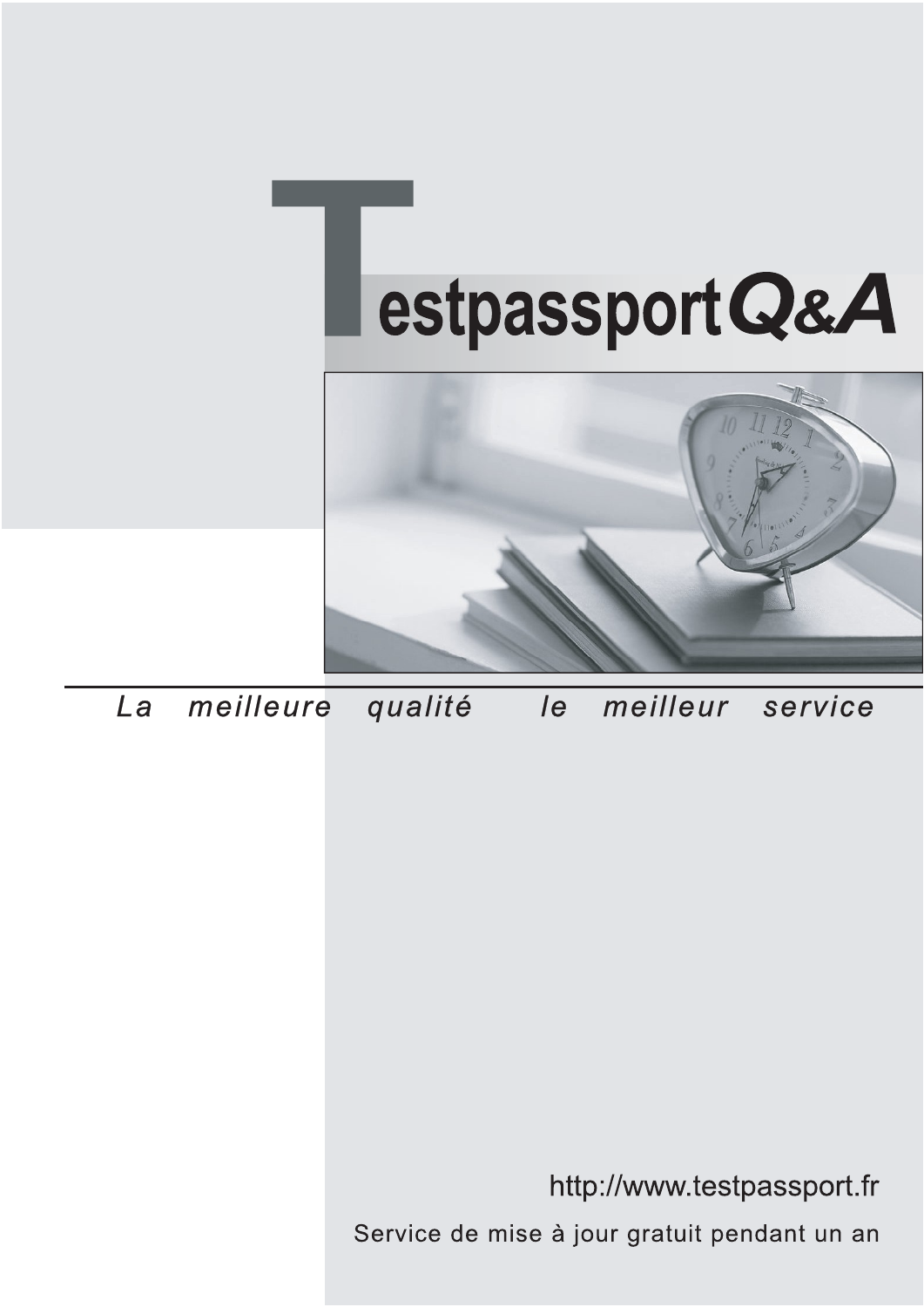# **Exam** : **3I0-010**

# **Title** : ACI - Operations Certificate

# **Version** : Demo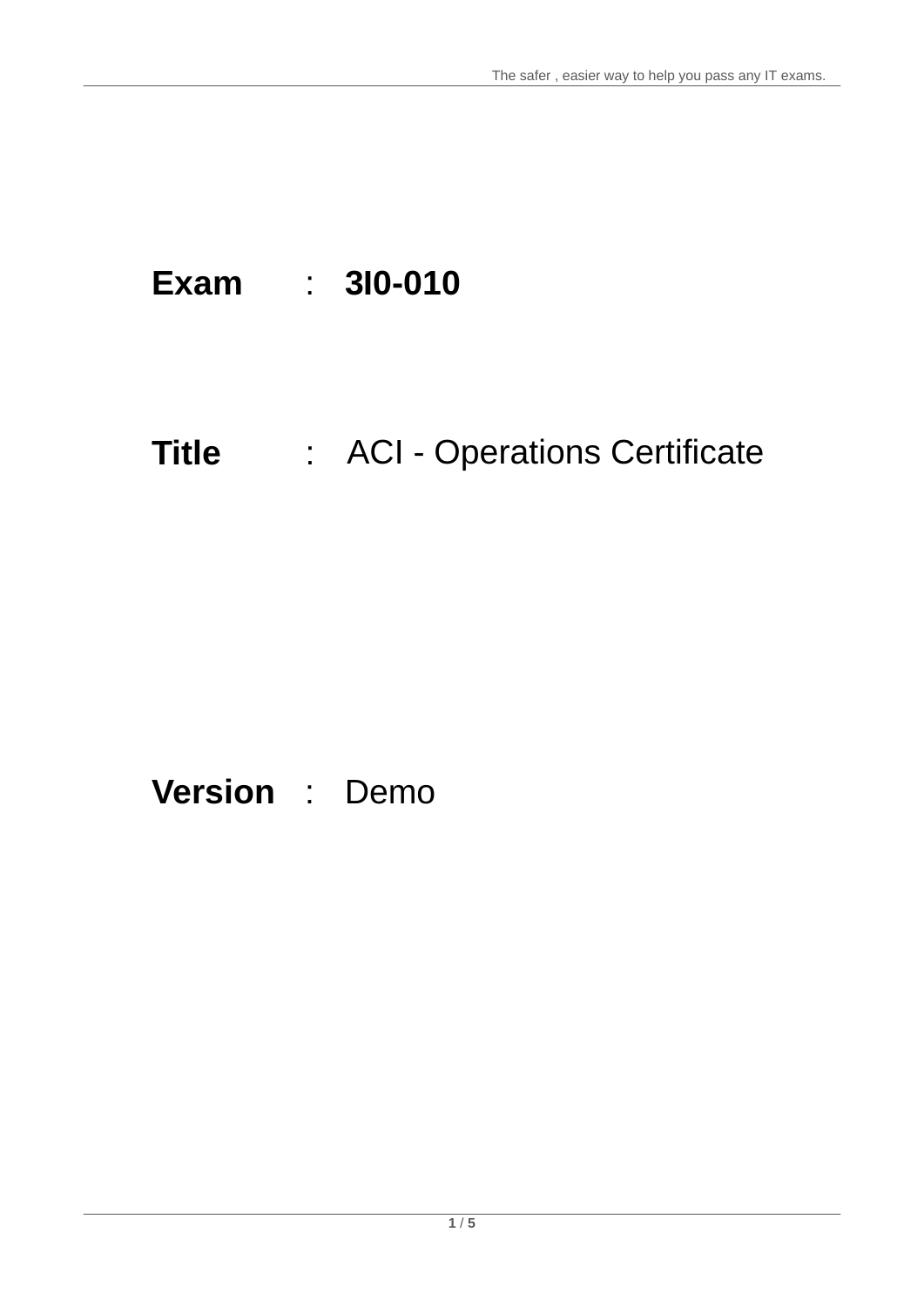The safer , easier way to help you pass any IT exams.

1.The control failings involving Barings and Daiwa highlight the critical importance of what operational risk management practice?

- A. the taping of conversations between counterparties
- B. model signing-off and implementation controls
- C. the separation between front/back office duties
- D. the existence of contingency plans

#### **Answer:** C

2.The maximum term for which a London Certificate of Deposit may be issued is:

- A. 1 year
- B. 3 years
- C. 5 years
- D. 10 years

**Answer:** C

#### 3.A collateral pool can be defined as:

A. assets lent by members of a payment system collectively available to the system as collateral to enable them to obtain funds in specific circumstances

B. liabilities owned by members of a payments system collectively available to the system as collateral to enable them to obtain funds in specific circumstances

C. assets owned by members of a payment system collectively available to the system as collateral to enable them to obtain funds in specific circumstances

D. assets swapped by members of a payment system collectively available to the system as collateral to enable them to obtain funds in specific circumstances

#### **Answer:** C

4.The prompt sending and checking of confirmations is considered a best practice when dealing in:

- A. amounts higher than USD 10,000,000.00 or the equivalent in other currencies
- B. amounts higher than USD 1,000,000.00 or the equivalent in other currencies
- C. any amount unless dealt via a broker
- D. any amount by any counterparty

#### **Answer:** D

5.When should discrepancies between front-office and back-office systems be resolved?

A. by the end of the trading day

- B. on the next business day
- C. on the value date
- D. as soon as they become apparent

**Answer:** D

6.What is a nostro bank account?

- A. an account held with another bank
- B. an account another bank holds with you
- C. a trust account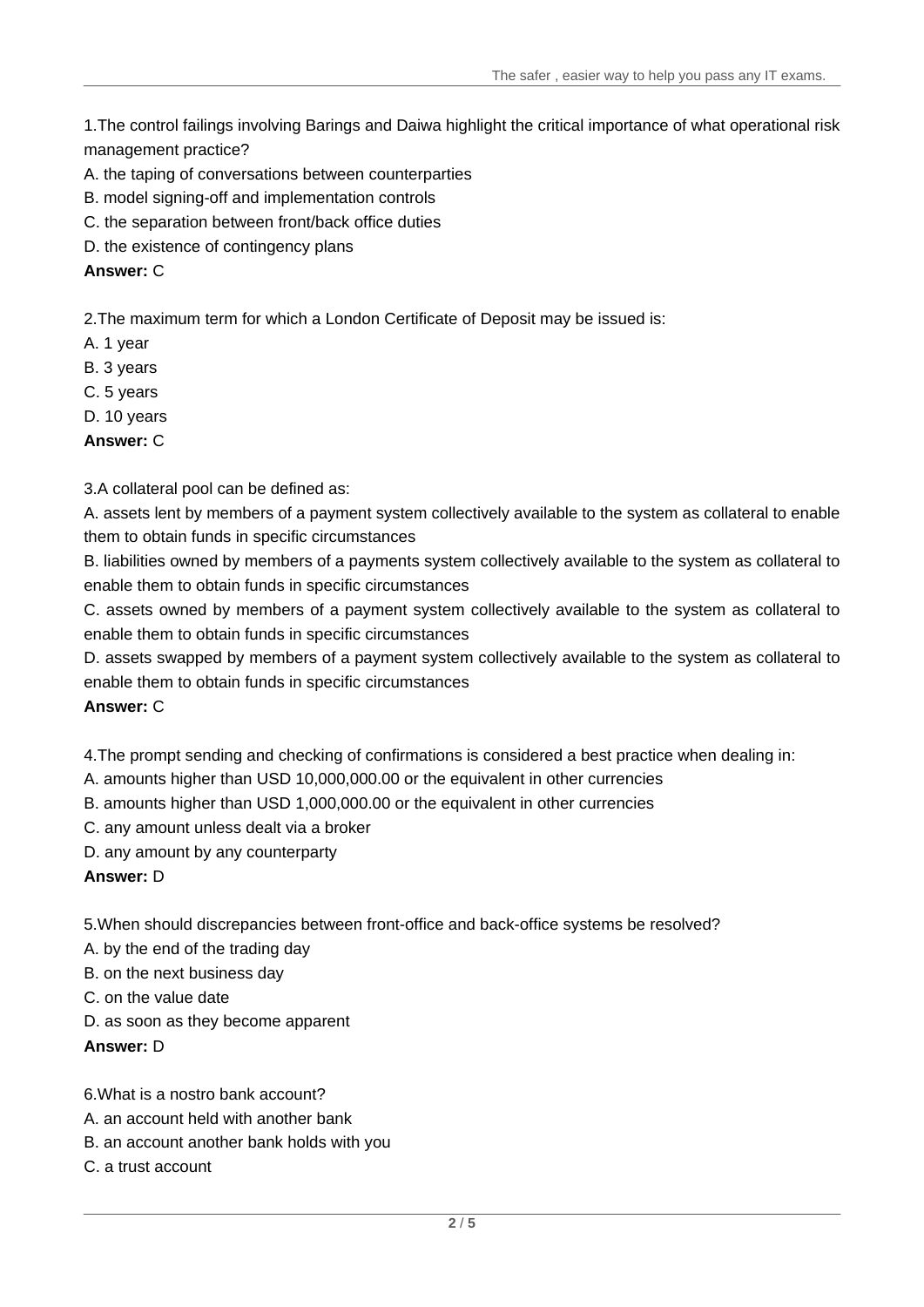# D. a suspense account

# **Answer:** A

7.What is a feature of multilateral netting?

- A. there are no more than two participants involved in the netting process
- B. there is no redistribution of default risk
- C. there is a central clearing house
- D. no legal entity is required

#### **Answer:** C

8.You have two nostro accounts in USD, one account is long USD 5 million and the other is short USD 5 million. What action should be taken to reconcile the accounts?

A. No action is required. The credit interest earned on the credit balance will offset the debit interest incurred on the short balance

B. You should borrow USD 5 million to cover the short balance and leave the long balance as it is

C. You should lend the surplus USD 5 million in order to overdraft charges on the short balance with the interest earned on the loan

D. You should instruct the bank with the long balance to pay USD 5 million to the other bank

# **Answer:** D

9.Physical securities reconciliation software packages are based on:

- A. SWIFT message type 5XX
- B. SWIFT message type 2XX
- C. SWIFT message type 320
- D. SWIFT message type 400

#### **Answer:** A

10.Which of the following is the main objective of position-keeping?

- A. measuring market exposure
- B. defining capital adequacy
- C. evaluating country risk
- D. monitoring counterparty credit risk

#### **Answer:** A

11.How many characters does a BIC have? (Under ISO standard 9362, 2nd edition)

- A. 6 or 9 characters
- B. 9 or 12 characters
- C. 7 or 10 characters
- D. 8 or 11 characters

#### **Answer:** D

12.You have just opened a position in EUR/USD that you run overnight. What risk is present?

- A. settlement, counterparty and equity risk
- B. only counterparty risk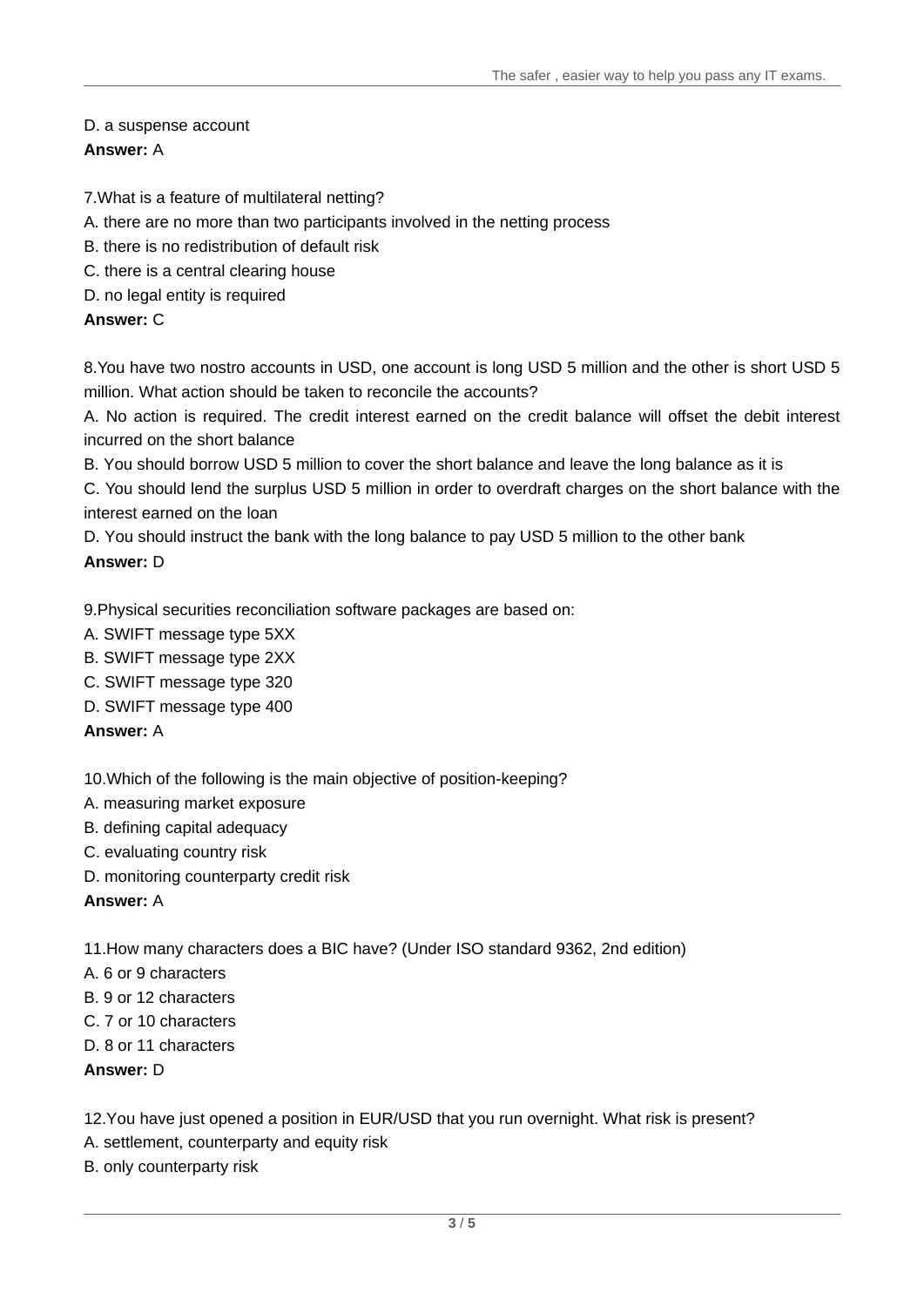- C. only currency and interest rate risks
- D. settlement, counterparty and market risk

# **Answer:** D

13.What type of documentation is recommended for repos in the international markets?

A. An Overseas Securities Lenders Agreement

- B. A ISDA Master Repurchase Agreement
- C. A SIFMA/ICMA Global Master Repurchase Agreement
- D. An International Securities Lenders Agreement

**Answer:** C

14.If the EUR/USD is quoted to you as 1.1050-53, what does this price represent?

- A. EUR per USD
- B. USD per EUR
- C. the interest rate differential between EUR and USD
- D. the fact that one USD is worth more than one FUR

#### **Answer:** B

15.In FX swaps, the rate of the spot leg

- A. may be freely chosen by the quoting party as long as both parties agree on it
- B. must always be fixed immediately at the current mid rate, to reflect the rate at the time the deal was made the contract of the contract of the contract of the contract of the contract of the contract of the contract of the contract of the contract of the contract of the contract of the contract of the contract of the contr

C. should be fixed immediately within the current spread, to reflect current rates at the time the transaction was made

D. should always be fixed off the current spread in order not to be mistaken for a spot FX transaction

# **Answer:** C

16.Under normal circumstances, which of the following is a non-negotiable instrument?

- A. a Medium Term Note
- B. a Bankers Acceptance
- C. a Money Market Deposit
- D. a Treasury Bill

**Answer:** C

17.Your money market dealer has lent GBP 5,000,000.00 at 4 3/4% for 6 months (183 days). How much must the counterparty pay back to you in capital plus accrued interest at maturity?

- A. GBP 5,117,123.29
- B. GBP 5,119,075.00
- C. GBP 5,119,075.34
- D. GBP 5,120,729.17

# **Answer:** C

18.Today is the fixing date for 6x9 FRA that you sold at 5.50% and for which the FRABBA LIBOR is now 6.00%. Which of the following is true?